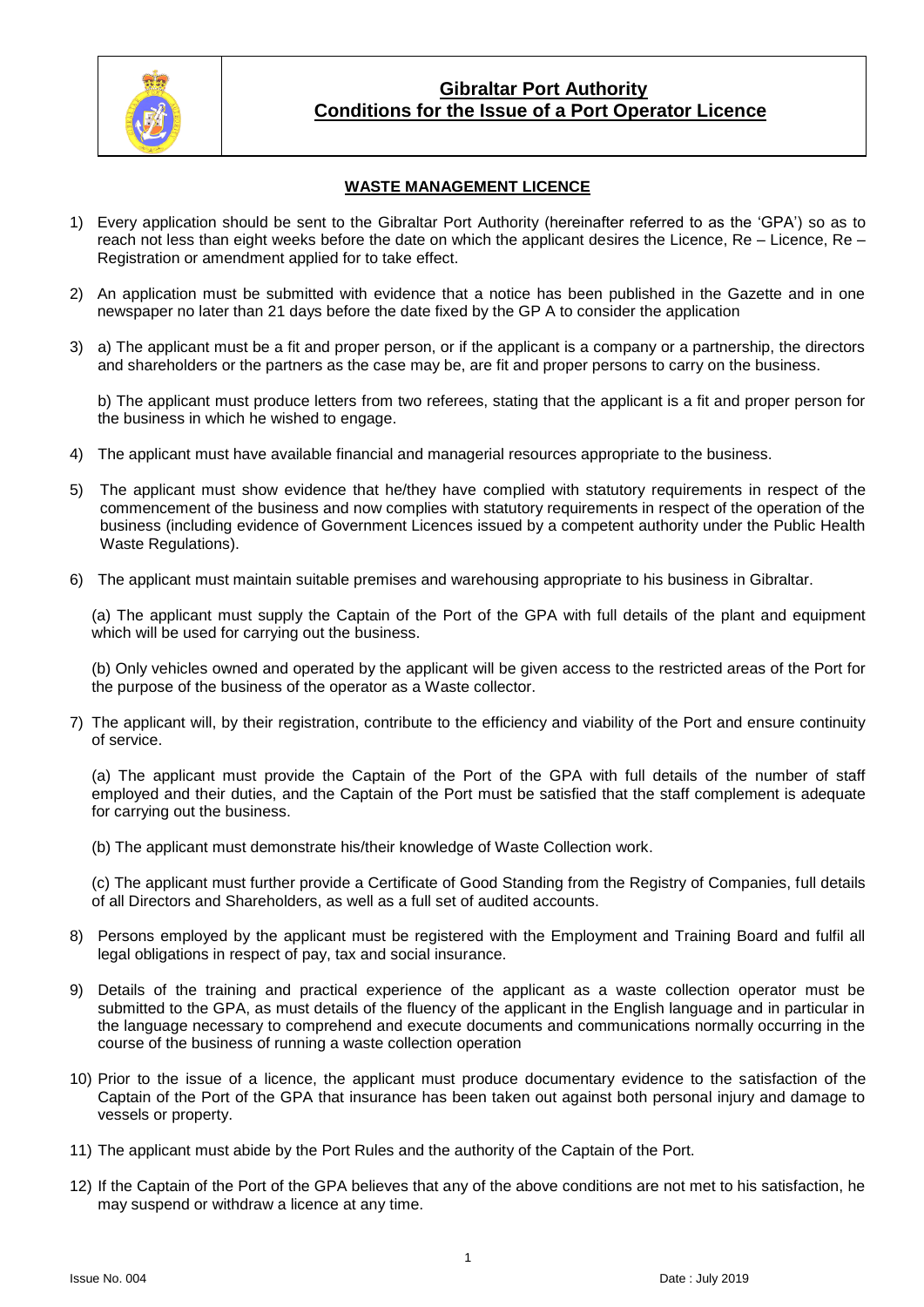

# **Gibraltar Port Authority Conditions for the Issue of a Port Operator Licence**

- 13) A Port Operator Licence holder must settle all port dues, levies and fees within 30 days of billing, and in default, the licence may be suspended or revoked.
- 14) A Port operator may only carry out activities within the Port for the class or classes of activities for which he is licensed
- 15) A Port Operator Licence is valid for twelve months and must be renewed annually.
- 16) The applicant shall, within seven days of being notified that he/they have been licensed or re licensed by the GPA, send to the Authority such particulars as may be prescribed in respect of all appropriate Port Workers employed by him with an application that they be registered or re-registered as Port Workers
- 17) Charges for Port Operations:

| On first registration as a Port Operator, for an operator first registered after 3 May 2001 a $\mid$ £ 1,000 |        |
|--------------------------------------------------------------------------------------------------------------|--------|
| one off fee                                                                                                  |        |
| An Annual Re- Registration fee as a Port Operator                                                            | £ 100  |
| An Annual fee for an Waste Collection Licence                                                                | £1,000 |

(b) Fees for registration and re – registration of Port Workers:

|          | Worker<br>Annuai<br>Registration<br>tor<br>tee<br>ΩĪ<br>nr                          |   |
|----------|-------------------------------------------------------------------------------------|---|
| <u>_</u> | .<br>Port<br>Worker<br>tee<br>tor<br>tration<br>Annuai<br>Re.<br>≺eɑıstr<br>ОT<br>d | - |

#### (c) Fees for Certificates and licenses:

| Fees for the Issue or Renewal of a certificate of registration as a Port Operator | £5 |
|-----------------------------------------------------------------------------------|----|
| Fee for the Issue or Renewal of a certificate of registration as a Port Worker    | £5 |
| Fee for the Issue of a duplicate certificate                                      | £5 |
| Fee for the Endorsement of a certificate of registration                          | £5 |
| Fee for the Amendment of a certificate of registration                            | £5 |

(d) Fees for Inspection and Copies:

| Fee for Inspection of a licence                      | £10 |
|------------------------------------------------------|-----|
| Fee for a certified copy of a licence or certificate | £5  |
| Fee for inspection of an application                 | £5  |
| Fee for a copy of an application                     | £5  |

#### 18) The Captain of the Port of the GPA reserves the right to amend the conditions for issue of a Port Operator Licence at any time.